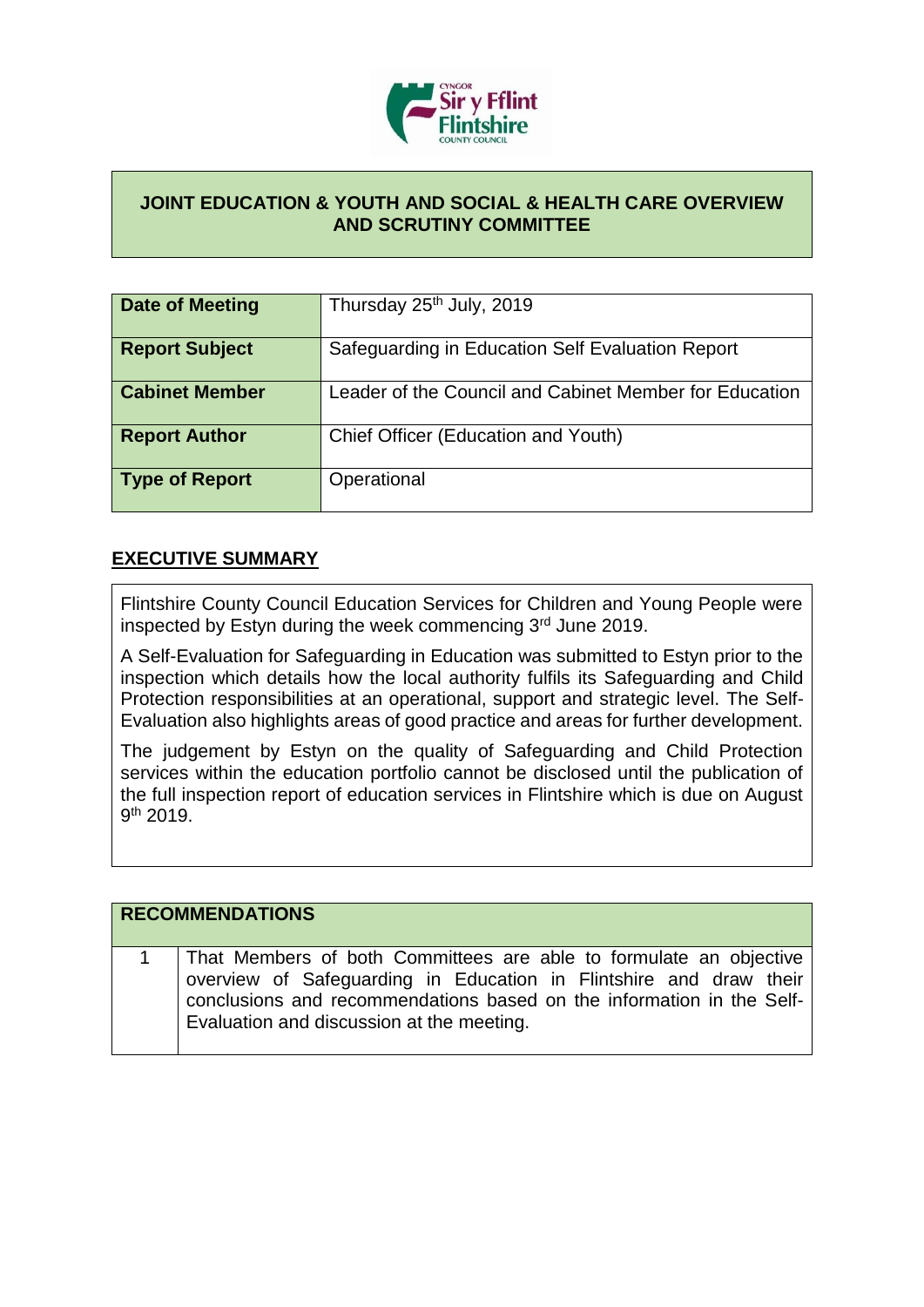## **REPORT DETAILS**

| 1.00 | <b>BACKGROUND</b>                                                                                                                                                                                                                                                                                                                                                                                                                                                                                                                                                                          |
|------|--------------------------------------------------------------------------------------------------------------------------------------------------------------------------------------------------------------------------------------------------------------------------------------------------------------------------------------------------------------------------------------------------------------------------------------------------------------------------------------------------------------------------------------------------------------------------------------------|
| 1.01 | Local authorities have responsibilities for safeguarding at three levels in the<br>education services it provides directly or commissions:                                                                                                                                                                                                                                                                                                                                                                                                                                                 |
|      | Strategic for example planning; co-ordinating delivery of services;<br>allocating resources; and working in partnership with other agencies.                                                                                                                                                                                                                                                                                                                                                                                                                                               |
|      | Support for example ensuring education providers are aware of their<br>responsibilities for child protection; monitoring their performance;<br>provide appropriate training, model policies and procedures; provide<br>advice and support; and facilitating links and co-operation with other<br>agencies.                                                                                                                                                                                                                                                                                 |
|      | Operational for example by taking responsibility for safeguarding<br>$\bullet$<br>children who are excluded from school, or who have not obtained a<br>school place or who are educated in PRUs or EOTAS; involvement in<br>dealing with allegations of professional abuse; and ensuring<br>arrangements are in place to prevent unsuitable staff and volunteers<br>from working with children.                                                                                                                                                                                            |
| 1.02 | Estyn Inspectors discussed the Safeguarding Self-Evaluation information<br>provided with key officers during the inspection in order to determine whether<br>local authority's arrangements for safeguarding pupils<br>the<br>meet<br>requirements and give no cause for concern, or do not meet requirements<br>and give serious cause for concern.                                                                                                                                                                                                                                       |
| 1.03 | Inspectors will have evaluated how well the local authority fulfils its statutory<br>responsibilities relating to safeguarding, which will be published in the final<br>report scheduled for mid-August 2019.                                                                                                                                                                                                                                                                                                                                                                              |
| 1.04 | Estyn will send electronic copies of the final report to the Chief Executive of<br>the local authority, the Chief Education Officer, the Council Leader, the<br>elected member with main responsibility for education, and the Chair of<br>Education Scrutiny. Estyn will also send a copy of the report to the Wales<br>Audit Office and publish the report on the inspectorate's website.                                                                                                                                                                                                |
| 1.05 | As the outcome of the inspection has to remain confidential until the final<br>report is published in August, the details of the findings on safeguarding<br>cannot yet be shared.                                                                                                                                                                                                                                                                                                                                                                                                         |
| 1.06 | As part of its own quality assurance procedures, the Chief Officer for<br>Education and Youth requested that the portfolio's Self-Evaluation Report<br>on Safeguarding and Child Protection be reviewed by a director with<br>responsibility for safeguarding in a neighbouring authority. The feedback<br>from the director was, that in their professional opinion, the document was<br>comprehensive, met statutory requirements and exemplified a very positive<br>range of work undertaken by the portfolio to ensure the safeguarding of<br>children and young people in Flintshire. |